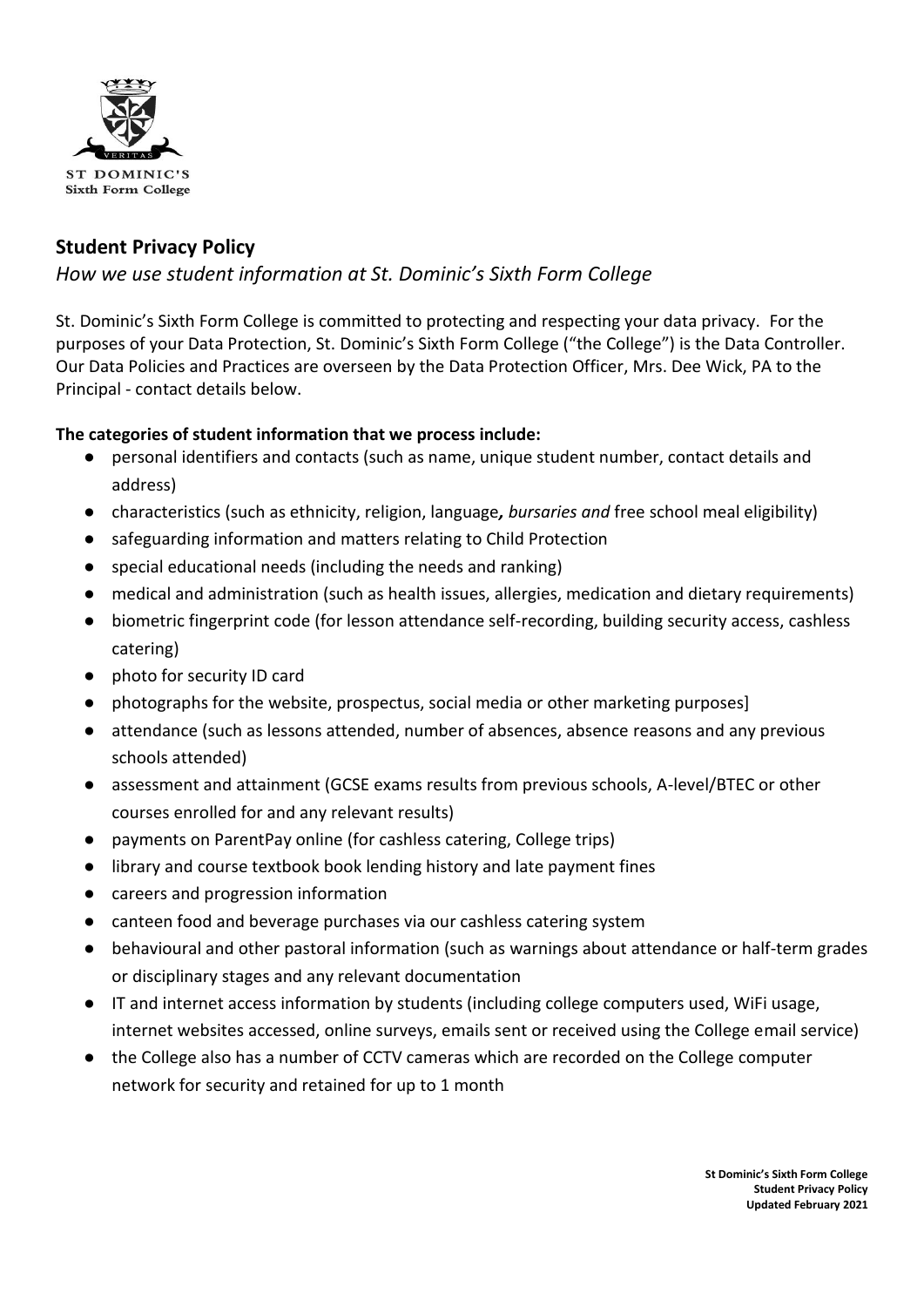#### **Why we collect and use student information**

We collect and use student information, for the following purposes:

- to support student learning
- to monitor and report on student attainment progress
- to provide appropriate pastoral care
- to safeguard our young people
- to provide careers and future education and training advice and support
- to support or improve educational provision
- to meet the statutory duties placed upon us for DfE data collections

Under the General Data Protection Regulation (GDPR), the lawful bases we rely on for processing student information are:

- **Legal obligation**: the processing is necessary for you to comply with the law including
	- o reporting to the DfE or the Local Authority careers service
	- use of ID cards and CCTV for safeguarding responsibilities
- **Legitimate interests**: the processing is necessary for your legitimate interests or providing you with an education

Furthermore, we process and retain special category data in line with conditions 2a-2d of GDPR - [Article 9](https://gdpr-info.eu/art-9-gdpr/)

#### **How we collect student information**

We collect most student information via your application and enrolment processes via the College website and subsequent forms completed by the students at or after enrolment. This student data is essential for the Colleges' operational use. Whilst the majority of student information you provide to us is mandatory, some of it requested on a voluntary basis. In order to comply with the data protection legislation, we will inform you at the point of collection, whether you are required to provide certain student information to us or if you have a choice in this.

#### **How we store student data**

We hold student data **securely** on our Student MIS system for the set amount of time shown in our data retention schedule. Paper records are stored in a secure Student Records filling room adjacent to the Principal's Office

#### **Who we share student information with**

We routinely share student information with:

- UCAS university application service
- our local authorities who have a statutory obligation to manage the education and training for young people
- the Department for Education (DfE)
- JCQ regulated Examination Boards for examination entries
- Learner Record Service, a government agency which maintains a Personal Learner Record see <https://www.gov.uk/government/publications/lrs-privacy-notices>
- ALPS and other College achievement/attainment analysis services
- prospective employers when they request employment references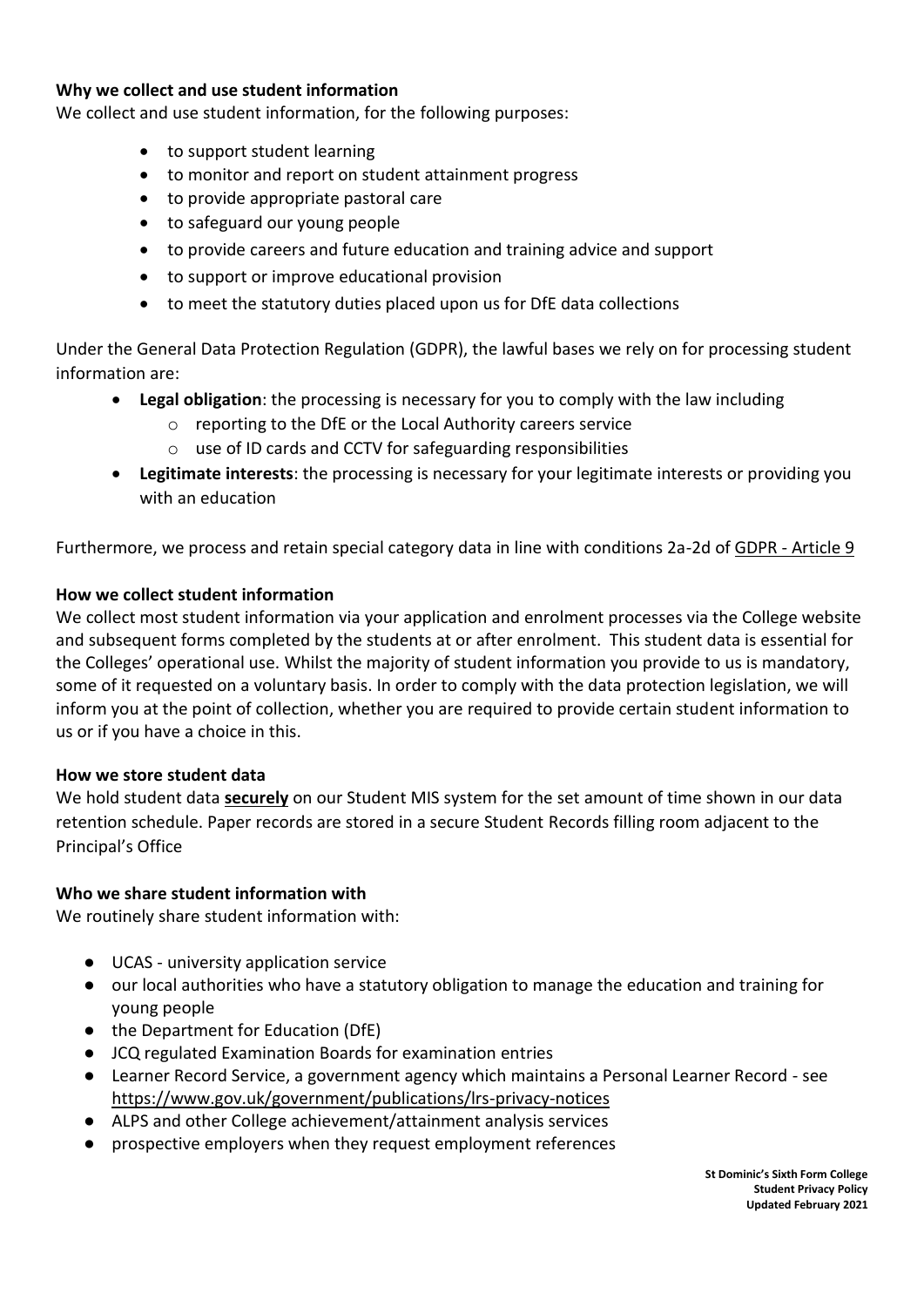## **Why we regularly share student information**

We do not share information about our students with anyone without consent unless the law and our policies allow us to do so.

## **Youth support services**

We will also share certain information about students aged 16+ with our local authority and / or provider of youth support services as they have responsibilities in relation to the education or training of 13-19 year olds under section 507B of the Education Act 1996.

This enables them to provide services as follows:

- post-16 education and training providers
- youth support services
- careers advisers

For more information about Local Authority services for young people, please visit the pan-London Careers services website at<http://prospects.co.uk/Where-We-Work/London>

### **Department for Education**

The Department for Education (DfE) collects personal data from educational settings and local authorities via various statutory data collections. We are required to share information about our students with the Department for Education (DfE) either directly or via our local authority for the purpose of those data collections, under:

• Further and Higher Education Act (FHEA) 1992, amended by the Learning and Skills Act 2000, the Further Education and Training Act 2007, the Further Education Corporations, the Apprenticeships, Skills, Children and Learning Act 2009 and latterly the Education Act 2011

### **Requesting access to your personal data**

Under data protection legislation, parents and students have the right to request access to information about them that, we, the College hold. To make a request for your personal information, or be given access to your child's educational record, contact the DPO (details at the end of this document)

You also have the right to:

- object to processing of personal data that is likely to cause, or is causing, damage or distress
- prevent processing for the purpose of direct marketing
- object to decisions being taken by automated means
- in certain circumstances, have inaccurate personal data rectified, blocked, erased or destroyed; and
- a right to seek redress, either through the ICO, or through the courts

If you have a concern or complaint about the way we are collecting or using your personal data, you should raise your concern with us in the first instance or directly to the Information Commissioner's Office at <https://ico.org.uk/concerns/>